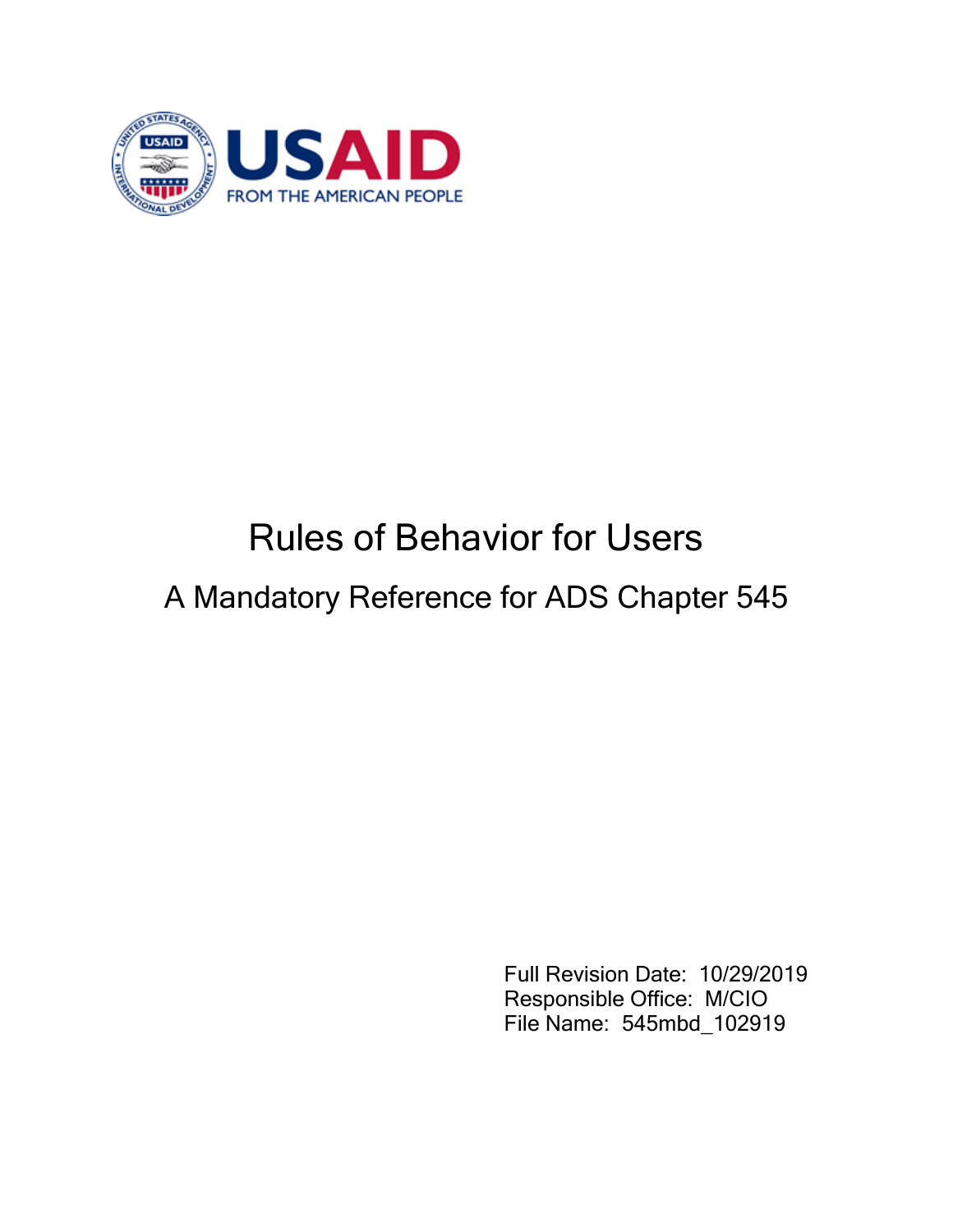### **Table of Contents**

| 4. USE OF THE INTERNET, EMAIL, MESSAGING APPLICATIONS  6       |
|----------------------------------------------------------------|
| <b>5. PASSWORD AND PASSPHRASE REQUIREMENTS OR LOGIN/ACCESS</b> |
|                                                                |
| 7. PROTECTION OF CLASSIFIED INFORMATION AND SENSITIVE BUT      |
|                                                                |
|                                                                |
| 10. AUTHORIZED AND USAID SPONSORED SOCIAL MEDIA REPRESENTATION |
| 11. INFORMATION TECHNOLOGY INCIDENT REPORTING 13               |
| 12. PHYSICAL ACCESS AND ACCESS TO RESTRICTED SPACES  14        |
|                                                                |
|                                                                |
| 15. ACKNOWLEDGEMENT STATEMENT FOR RULES OF BEHAVIOR  17        |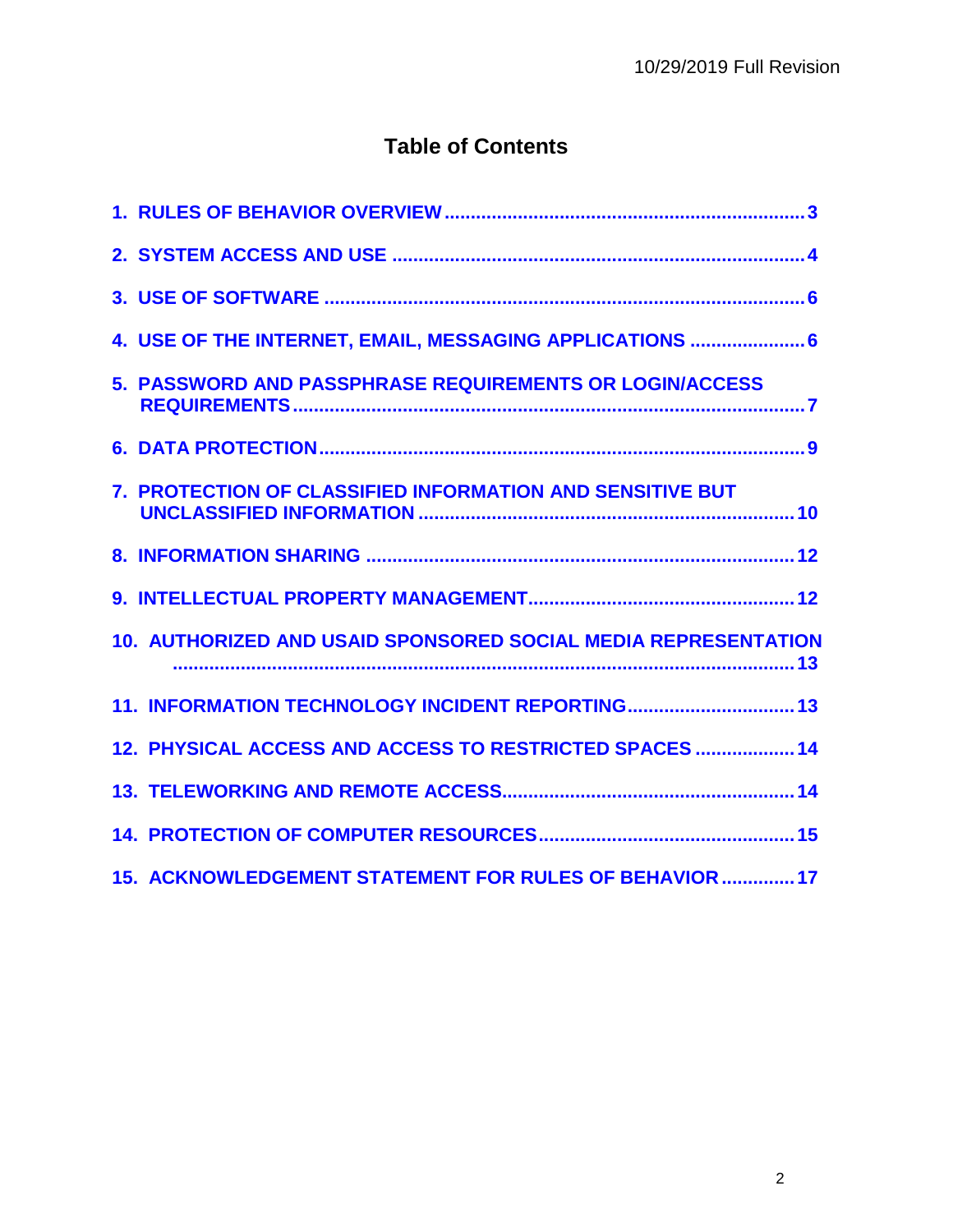#### <span id="page-2-0"></span>**1. RULES OF BEHAVIOR OVERVIEW**

The Rules of Behavior (ROB) are applicable to the USAID workforce. The term "workforce" refers to individuals working for, or on behalf of,the Agency, regardless of hiring or contracting mechanism, who have physical and/or logical access to USAID facilities and information systems. This includes Direct-Hire employees, Personal Services Contractors (PSCs), Fellows, Participating Agency Service Agreement (PASA), and institutional contractor personnel. Contractors are not normally subject to Agency policy and procedures as discussed in **[ADS 501](http://www.usaid.gov/ads/policy/500/501)**[,](http://www.usaid.gov/ads/policy/500/501) **[The Automated Directives](http://www.usaid.gov/ads/policy/500/501)  [System](http://www.usaid.gov/ads/policy/500/501)**. However, contractor personnel are included here by virtue of the applicable clauses in the contract related to **[Homeland Security Presidential Directive -12](https://www.dhs.gov/homeland-security-presidential-directive-12)  [\(HSPD-12\)](https://www.dhs.gov/homeland-security-presidential-directive-12)** and Information Security requirements.

This mandatory reference establishes USAID's Rules of Behavior that govern the appropriate use and protection of Agency information and information resources to ensure the security of information technology (IT) equipment, systems, and data as well as their confidentiality, integrity, and availability in compliance with **[OMB Circular A-](https://www.whitehouse.gov/sites/whitehouse.gov/files/omb/circulars/A130/a130revised.pdf)[130, Appendix I § 4\(h\)\(6\) and Appendix I § 4\(h\)\(7\)](https://www.whitehouse.gov/sites/whitehouse.gov/files/omb/circulars/A130/a130revised.pdf)**. This mandatory reference is consistent with Information Technology (IT) security policy and procedures in **[ADS 545,](http://www.usaid.gov/ads/policy/500/545)  [Information Systems Security](http://www.usaid.gov/ads/policy/500/545)**, **[ADS 552, Cybersecurity](https://www.usaid.gov/ads/policy/500/552) for National Security [Information Systems](https://www.usaid.gov/ads/policy/500/552)**, **[ADS 508, Privacy Program](http://inside.usaid.gov/ADS/500/508.pdf)**, **[National Institute of Standards](http://nvlpubs.nist.gov/nistpubs/SpecialPublications/NIST.SP.800-53r4.pdf)  [and Technology \(NIST\) Special Publication \(SP\) 800-53, Revision 4, Security and](http://nvlpubs.nist.gov/nistpubs/SpecialPublications/NIST.SP.800-53r4.pdf)  [Privacy Controls for Federal Information Systems and Organizations](http://nvlpubs.nist.gov/nistpubs/SpecialPublications/NIST.SP.800-53r4.pdf)**[.](http://csrc.nist.gov/publications/nistpubs/800-53-Rev3/sp800-53-rev3-final_updated-errata_05-01-2010.pdf)

This mandatory reference applies to users in their primary workplace, alternative remote workplaces (*e.g.,* teleworking from home or from a satellite site), and any off-site work spaces (*e.g.,* working while traveling, etc.).

Misuse, whether intentional or unintentional, or failure to comply with these rules by Direct-Hire employees may result in corrective measures, following due process, in accordance with **[ADS 485, Disciplinary Action -](http://www.usaid.gov/ads/policy/400/485) Foreign Service** and **[ADS 487,](http://www.usaid.gov/ads/policy/400/487)  [Disciplinary and Adverse Actions Based Upon Employee Misconduct -](http://www.usaid.gov/ads/policy/400/487) Civil [Service](http://www.usaid.gov/ads/policy/400/487)** or the **[Federal Acquisition Regulation \(FAR\)](https://www.acquisition.gov/browse/index/far)** and **[USAID Acquisition](http://www.usaid.gov/ads/policy/300/aidar)  [Regulation \(AIDAR\)](http://www.usaid.gov/ads/policy/300/aidar)** for PSCs. For non-USAID employees, contractors, and others working on behalf of USAID, corrective action may be taken in accordance with the appropriate mechanism under which they are working, including one or more of the following disciplinary actions: verbal or written warnings, counseling, revocation of privileges, including removed or reduced access to Agency IT systems and facilities, and/or removal from a contract supporting USAID. Suspected criminal activity will be referred to the USAID Inspector General and/or the Assistant U.S. Attorney for action.

Users must acknowledge receipt of the ROB by signing the signature page of this document, prior to accessing USAID information systems. Users must review all updates to the Agency Rules of Behavior annually as part of the mandated Agency-wide Cybersecurity Training, as required by **[ADS 545](http://www.usaid.gov/ads/policy/500/545)**.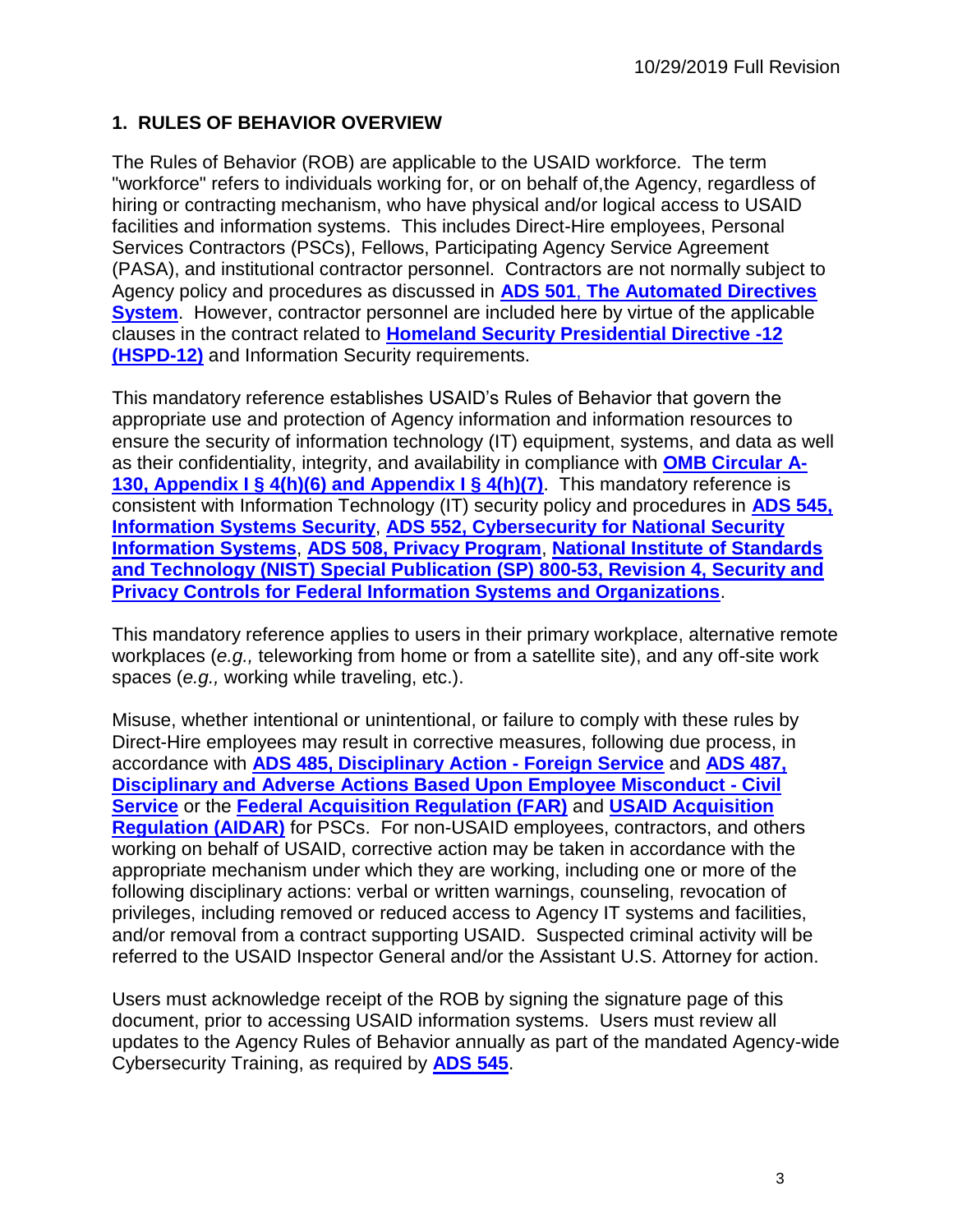#### <span id="page-3-0"></span>**2. SYSTEM ACCESS AND USE**

The following ROB regarding what users must and must not do are relevant to USAID system access and use.

- Follow USAID's policy regarding personal use of Government Furnished Equipment (GFE) (including desktops, laptops, tablets, and mobile phones). GFE is property that is acquired directly by the Federal Government through M/CIO-approved acquisition vehicles and then made available to the member of the workforce for use. USAID office equipment (including printers, copiers, scanners, fax machines, servers, email and internet access, applications, and workstations) will be used for official use, with only limited personal use allowed (see **[ADS 545mam, Acceptable Use of Agency Information Technology](http://www.usaid.gov/ads/policy/500/545mam)  [Resources](http://www.usaid.gov/ads/policy/500/545mam)**).
- Adhere to the USAID guidelines for unacceptable access, storage, or sharing of material that is fraudulent, harassing, embarrassing, sexually explicit, profane, obscene, intimidating, defamatory, or otherwise unlawful or inappropriate. Access and sharing of such information, including via email, bulletin board systems, chat groups, newsgroups, or instant messenger, is prohibited. Users encountering or receiving this kind of material should immediately report the incident to either the Bureau for Management, Office of the Chief Information Officer (M/CIO) Service Desk or the Information System Security Officer (ISSO).
- Report security, privacy, and information security incidents in one of the following ways, in accordance with **[ADS 508](http://www.usaid.gov/ads/policy/500/508)**, **[ADS 545](http://www.usaid.gov/ads/policy/500/545)**, and **[ADS 568](http://www.usaid.gov/ads/policy/500/568)**[,](http://www.usaid.gov/ads/policy/500/568) **[National Security](http://www.usaid.gov/ads/policy/500/568)  [Information Program](http://www.usaid.gov/ads/policy/500/568)**:
	- Contact the M/CIO Service Desk by phone at (202) 712-1234 or by email at **cio-helpdesk@usaid.gov**.
	- Contact the Office of Security, Information and Industrial Security Branch (SEC/IIS) by phone at (202) 712-0990 or by email at **secinformationsecurity@usaid.gov**.
- Read and understand the requirements for Sensitive But Unclassified (SBU) information (see **[Sensitive But Unclassified \(SBU\) Information 12 FAM 540](https://fam.state.gov/FAM/12FAM/12FAM0540.html)** and **[12 FAM 544 SBU Handling Procedure: Transmission, Mailing,](https://fam.state.gov/FAM/12FAM/12FAM0540.html)  [Safeguarding/Storage, And Destruction](https://fam.state.gov/FAM/12FAM/12FAM0540.html)**[\).](https://fam.state.gov/FAM/12FAM/12FAM0540.html) Note: SBU definition and associated handling guidelines can be found on the Office of Security, Counterterrorism and Information Security Division, Information and Industrial Security Branch (SEC/CTIS/IIS) website. Please contact **secinformationsecurity@usaid.gov** for assistance.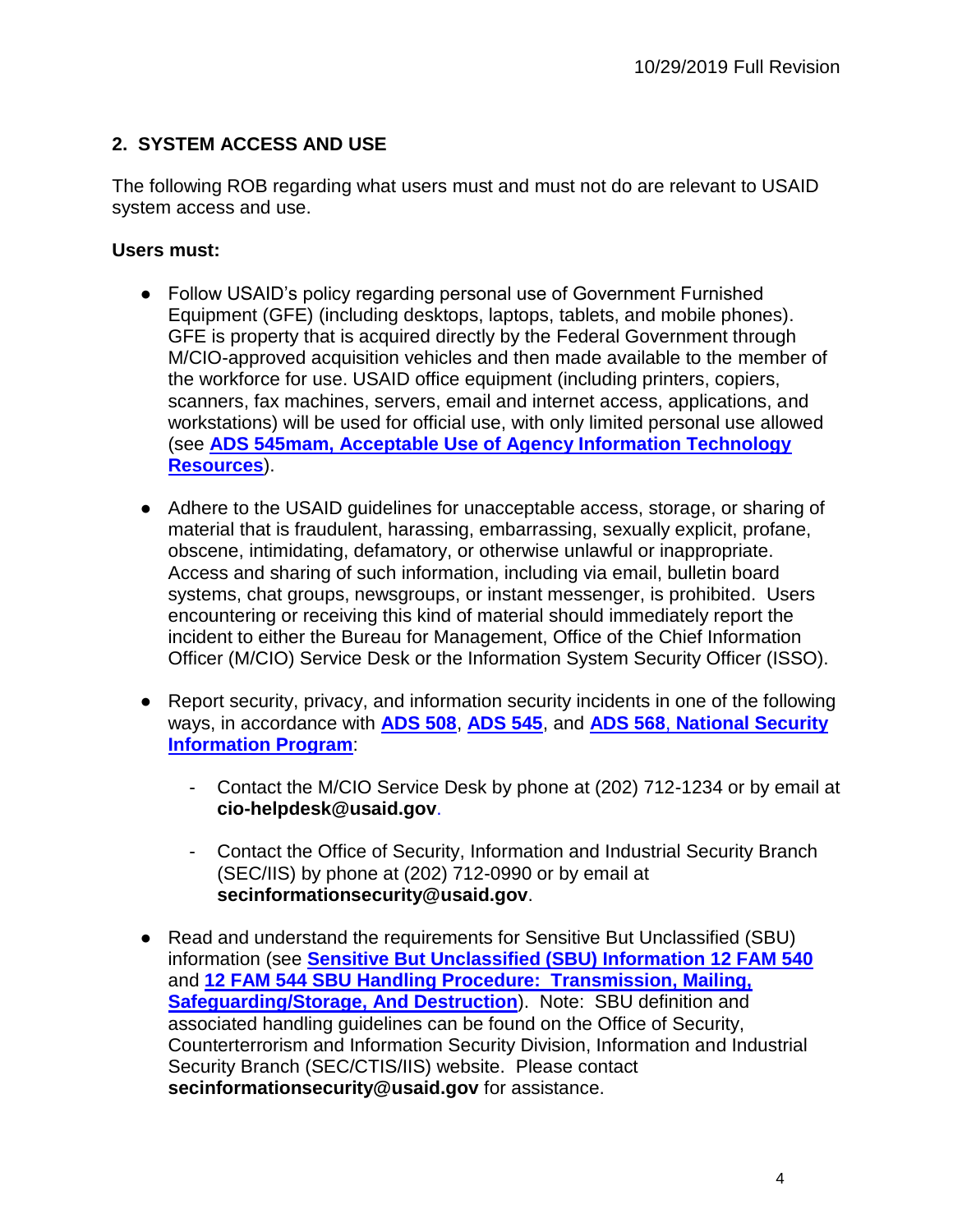- Only access information necessary to perform their official duties or if there is an official need-to-know.
- Restrict disclosure of USAID information to those who have an official need-toknow to perform their duties and are authorized to receive the information.
- Take precautions to prevent unauthorized individuals from observing display output (*e.g.,* use privacy screens, keep computer screens from facing windows or doors, etc.).
- Immediately notify the System Owner, Executive Officer (EXO), or Administrative Management Staff/Executive Management Team Officer (AMS/EMT) when there is a change in your employee status and/or access to an IT system is no longer required. Contractor staff must immediately notify the COR who will then work with the System Owner, EXO, or AMS/EMT Officer.
- Return all USAID-issued IT equipment upon leaving the Agency.
- Understand and acknowledge that they have no expectation of privacy while using any USAID equipment or while using USAID systems, Internet, electronic messaging, or email services.
- Understand and acknowledge that use of USAID IT systems, networks, and equipment is subject to monitoring.
- Understand that they will be held accountable for their actions while accessing and using USAID systems and IT resources.
- Understand that electronic messaging and peer-to-peer software is prohibited for downloading and use on GFE unless explicitly approved by M/CIO, as installation of software on all GFE must receive M/CIO approval.
- Understand that personal files stored on GFE (*e.g.*, workstations, laptops, mobile devices, network drive locations, and cloud-based storage) are stored at their own risk and may be monitored and reviewed, including by the Agency Records Officer, to determine if the content should be retained and/or submitted to the National Archives as an official Agency record.

- Install, download, or agree to any terms of service when using a cloud-based application, or using software on any USAID IT device, including mobile devices, unless approved by M/CIO.
- Attempt to access systems they are not authorized to access.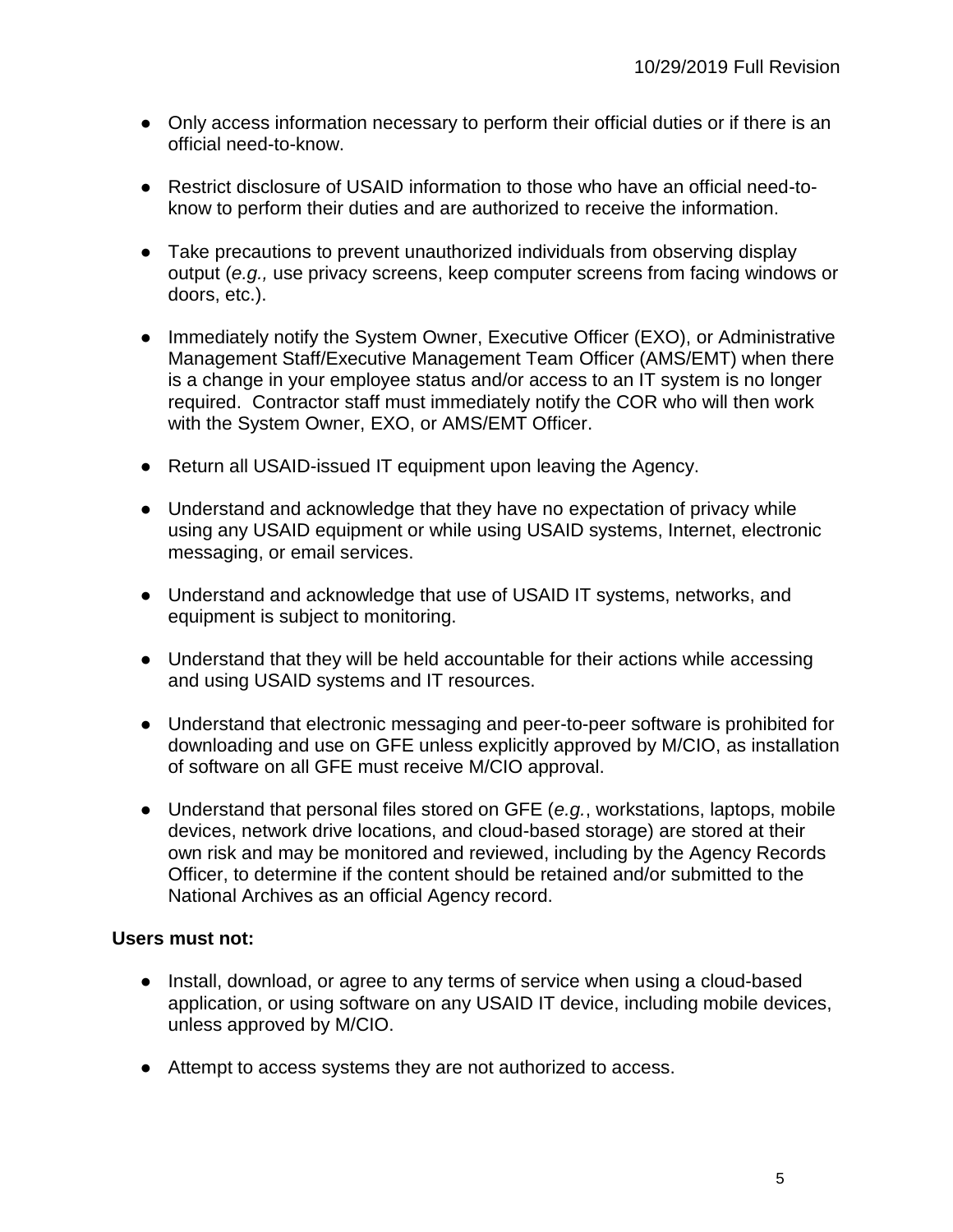- Connect non-USAID-issued mobile devices, including storage devices, to the USAID network or information systems.
- Access USAID approved cloud services (*e.g.,* USAID email, Google Drive, etc.) using a personal device unless you've logged in through the Remote Access VDI **[https://remoteaccess.usaid.gov](https://remoteaccess.usaid.gov/)**.
- Alter any GFE equipment, software, or configuration.

#### <span id="page-5-0"></span>**3. USE OF SOFTWARE**

The following ROB regarding what users must and must not do are relevant to USAID use of software.

#### **Users must:**

- Ensure that all terms and conditions on the use of any website or cloud service complies with programmatic or USG requirements. For M/CIO approved websites/cloud services (*e.g.,* Google mail), user can assume that M/CIO has reviewed the terms and conditions. If user is required to agree to any terms or conditions to use a website or cloud service that has not been approved by M/CIO, user must consult with his/her cognizant General Counsel (GC) or Resident Legal Officer (RLO).
- Comply with all copyrights, and other applicable laws and regulations governing intellectual property and online activities. When unsure, user must consult with his/her cognizant GC or RLO.
- Comply with usage rights and restrictions and licensing terms when using USAID owned or approved software or partner software.
- Consult with the Office of General Counsel, as needed, if a user has questions about the applicability of any software licenses or restrictions attached to the software.

#### **Users must not:**

● Use copyrighted work without the author's permission. Anything posted on the Internet that is an original work may be protected by copyright laws (whether or not explicitly indicated).

#### <span id="page-5-1"></span>**4. USE OF THE INTERNET, EMAIL, MESSAGING APPLICATIONS**

The following ROB regarding what users must and must not do govern USAID use of the Internet, email, and messaging applications.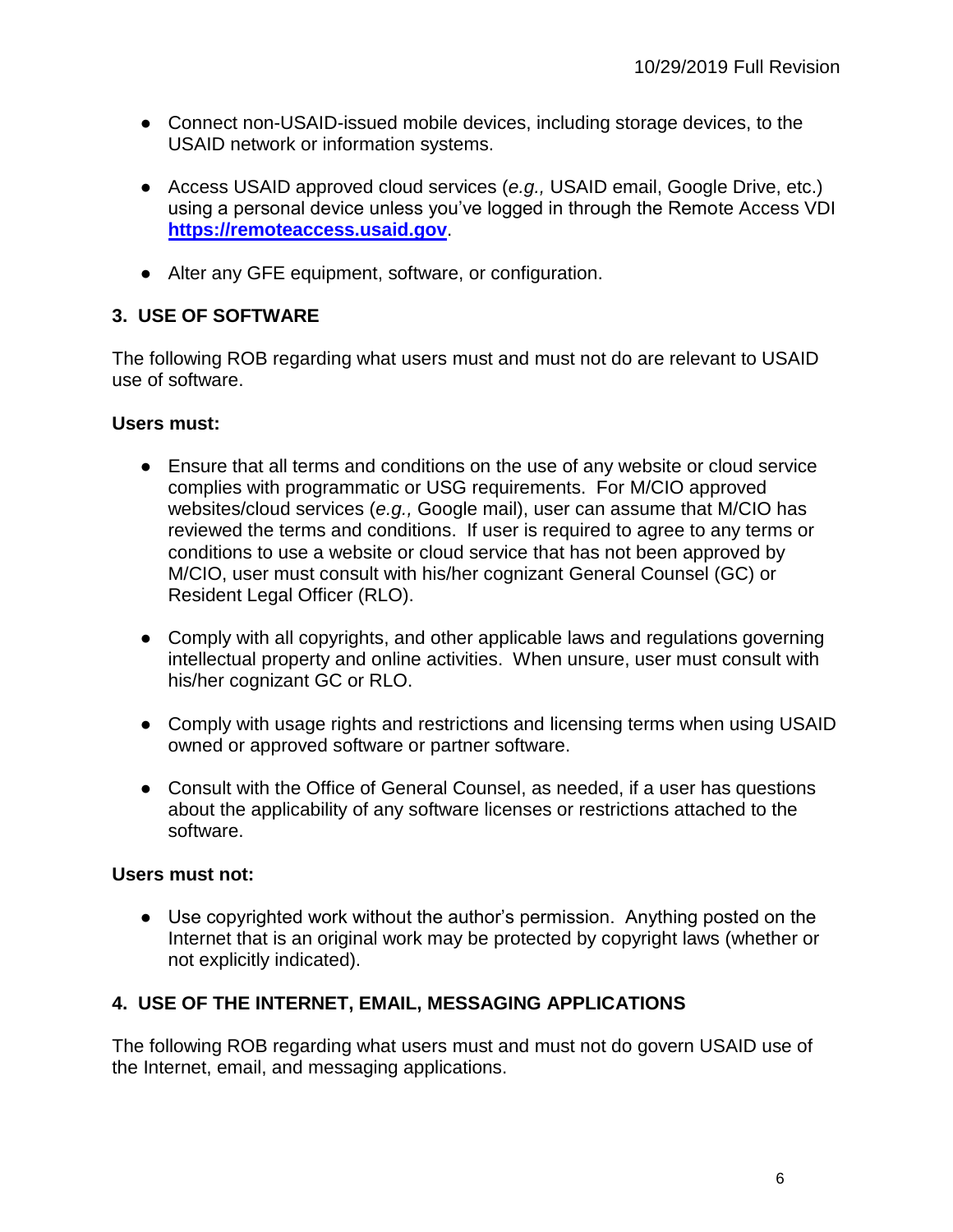#### **Users must:**

- Understand that USAID email, messaging applications, and access to the Internet is intended for official use, with limited personal use allowed.
- Understand that government emails and text messages could be considered Federal records and in these instances are subject to Federal record-keeping requirements, including Freedom of Information Act (FOIA) and Privacy Act requests.
- Understand that they must use their government-issued email account to conduct official Agency business, except in the limited exceptional circumstances outlined in **[ADS 502](http://www.usaid.gov/ads/policy/500/502)**[,](http://www.usaid.gov/ads/policy/500/502) **[The USAID Records Management Program](http://www.usaid.gov/ads/policy/500/502)**[.](http://www.usaid.gov/ads/policy/500/502)
- Understand that if they use an unofficial or personal email or messaging application(s) to conduct official government business in the limited, exceptional circumstances outlined in **[ADS 502,](http://www.usaid.gov/ads/policy/500/502)** they must forward all communications to their official government email no later than 20 days after use of the unofficial or personal email, to be in compliance with Federal recordkeeping requirements.

#### **Users must not:**

- Use Internet streaming (audio and video) on USAID devices and networks unless it is for official Agency business (*e.g.,* Agency-sponsored live streaming event such as an Agency Town Hall, watching a Congressional hearing, or participating in an Agency-related virtual event (*e.g.,* conferences or training)).
- Use unapproved web-based or mobile applications to send or receive emails, text, or short message service (SMS) messages to conduct official Agency business, unless otherwise authorized by M/CIO.
- Use Internet, email, and social media for fraudulent or harassing messages, sexual remarks or the downloading and/or streaming of illegal or inappropriate materials (*e.g.,* pornography) in accordance with **[ADS 545mam](http://www.usaid.gov/ads/policy/500/545mam)**.

#### <span id="page-6-0"></span>**5. PASSWORD AND PASSPHRASE REQUIREMENTS OR LOGIN/ACCESS REQUIREMENTS**

The following ROB regarding what users must and must not do are relevant to USAID to protect access to computing resources.

#### **Users must:**

● Protect passwords and access control numbers (*e.g.,* PIN codes) from disclosure.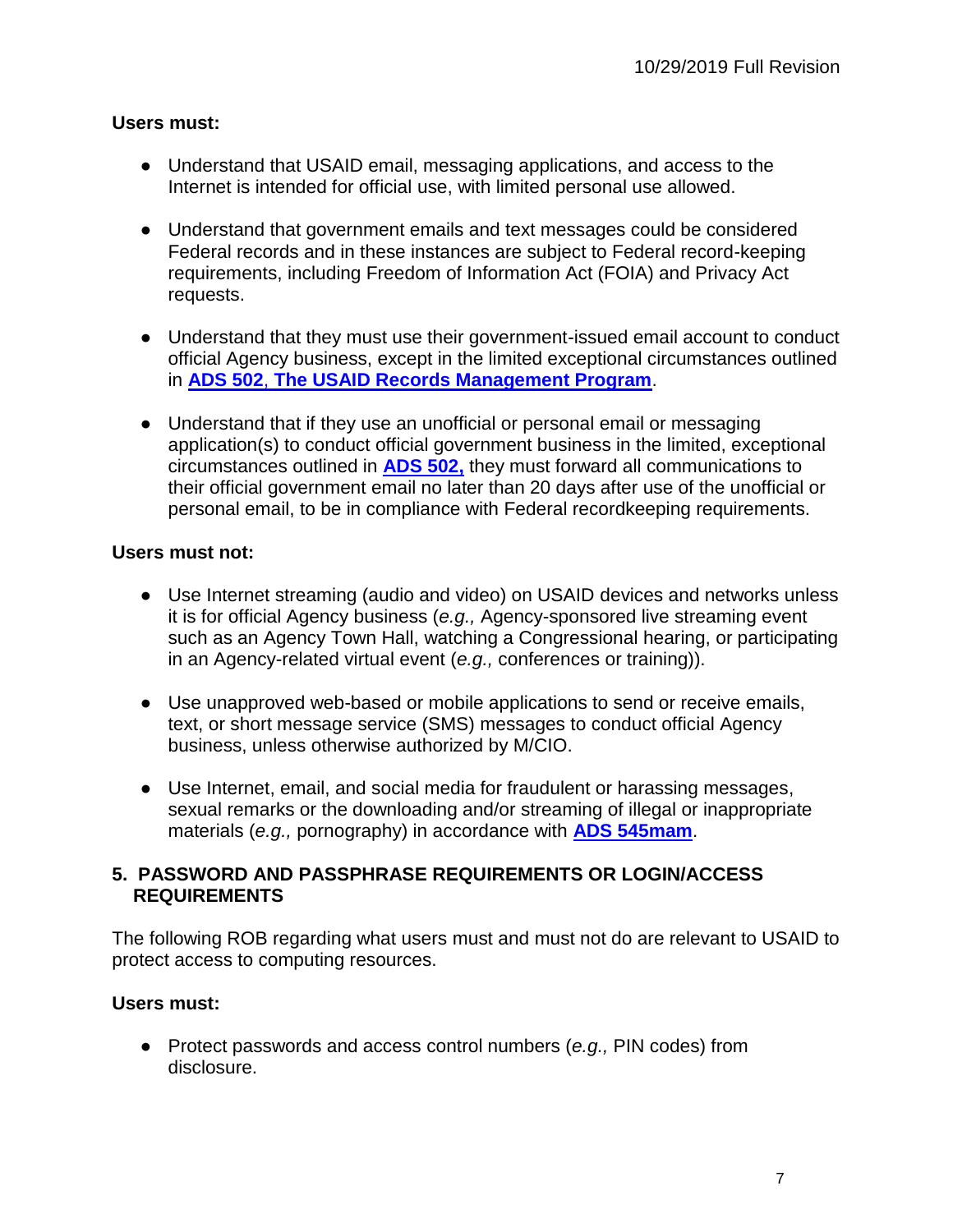- Use the same guidelines for passwords when passphrases are used in addition to, or instead of, passwords.
- Use passwords that contain a combination of alphabetic, numeric, and special characters (see **[ADS 545mau, Password Creation Standards](https://www.usaid.gov/ads/policy/500/545mau)** for additional guidance on passwords).
- Store passwords for classified information systems (*e.g.*, ClassNet or Joint Worldwide Information Communications Systems (JWICs)) in General Services Administration (GSA) approved safes authorized to store the highest level of the information permitted on that particular system.
- Promptly change a password that is suspected or known to be compromised and report the incident to the M/CIO Service Desk at (202) 712-1234 or **ciohelpdesk@usaid.gov** (see the Information Technology Incident Reporting for guidance below on reporting classified spillage incidents).
- Check with the appropriate team lead for all other password rules that pertain to your group.
- Take measures to prevent others from obtaining password(s) via "shoulder surfing." Shoulder surfing is a form of data theft where criminals steal personal information by observing victims when they're using devices such as ATMs, computers, kiosks, or other electronics. The term refers to thieves peering over the shoulders of targets, waiting for them to inadvertently reveal confidential information that can lead to theft, identity theft, or fraud.

- Record or store passwords for classified information systems in electronic form in password manager apps or on paper, unless they're stored in a GSA approved safe.
- Record passwords, access control numbers, or remote access pin codes on paper or in electronic form, or store them on or with USAID workstations, laptop computers, mobile devices, or in password manager applications (Apps).
- Include any multi-letter word, proper nouns, or names (person, pet, or fictional character) (whether spelled forward or backward) used alone, or appended with a single-digit or with a two-digit year string, such as 98xyz123.
- Use an employee serial number, Social Security Number (SSN), birth date, phone number, remote access serial number, or information about the user that could be easily guessed.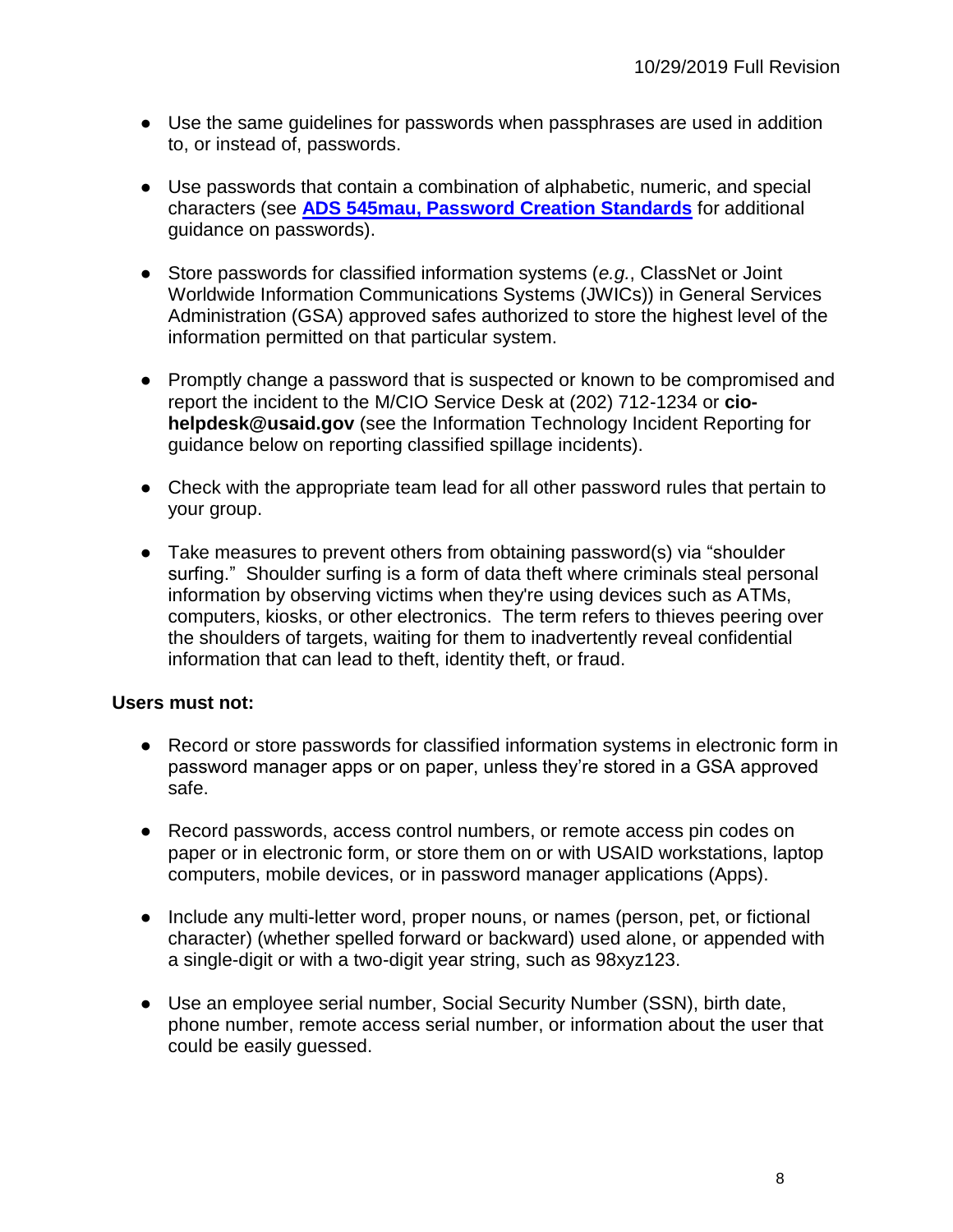- Enter any password or access control number (*e.g.*, PIN code) if someone is watching your keyboard.
- Share or disclose passwords.

#### <span id="page-8-0"></span>**6. DATA PROTECTION**

The following ROB regarding what users must and must not do govern the USAID users' responsibility to protect the confidentiality, integrity, and availability of information.

#### **Users must:**

- Restrict disclosure of USAID information to those who have a business need and are authorized to receive the information.
- Remove your Personal Identity Verification (PIV) or Personal Identify Verification Alternative (PIV-A) card from the card reader whenever you step away from your personal computer (PC) work area to lock your PC laptop or workstation.
- Log off or lock Mac workstation, desktop, or laptop computer, or use a passwordprotected screensaver, when away from designated work areas.
- Completely log off when away from designated work areas for more than two hours.
- Handle all USAID information including record and non-record material in accordance with **[ADS 502](http://www.usaid.gov/ads/policy/500/502)**[,](http://www.usaid.gov/ads/policy/500/502) **[The USAID Records Management Program](http://www.usaid.gov/ads/policy/500/502)**. USAID information must be stored on a GFE or USAID-approved network/cloud resources.
- Securely store all removable media when not in use.
- Follow established guidelines when transporting media (see **[ADS 545](https://www.usaid.gov/ads/policy/500/545)**, **[12 FAM](https://fam.state.gov/FAM/12FAM/12FAM0530.html)  [530](https://fam.state.gov/FAM/12FAM/12FAM0530.html)**, **[12 FAM 540](https://fam.state.gov/searchapps/viewer?format=html&query=12%20FAM%20540&links=12,FAM,540&url=/FAM/12FAM/12FAM0540.html)**, **[12 FAM 630](https://fam.state.gov/FAM/12FAM/12FAM0630.html)**).
- Refer all external requests for access to USAID information to the Bureau for Management, Office of Management Services, Information and Records Division (M/MS/IRD) at **foia@usaid.gov**, in accordance with **[ADS 507, Freedom of](http://www.usaid.gov/ads/policy/500/507)  [Information Act](http://www.usaid.gov/ads/policy/500/507)** requirements.

- Attempt to bypass access control measures.
- Store USAID information on personal equipment, media, or non-USAID approved network/cloud resources unless following the policy outlined in **[ADS 502](http://www.usaid.gov/ads/policy/500/502)**[,](http://www.usaid.gov/ads/policy/500/502) **[The](http://www.usaid.gov/ads/policy/500/502)**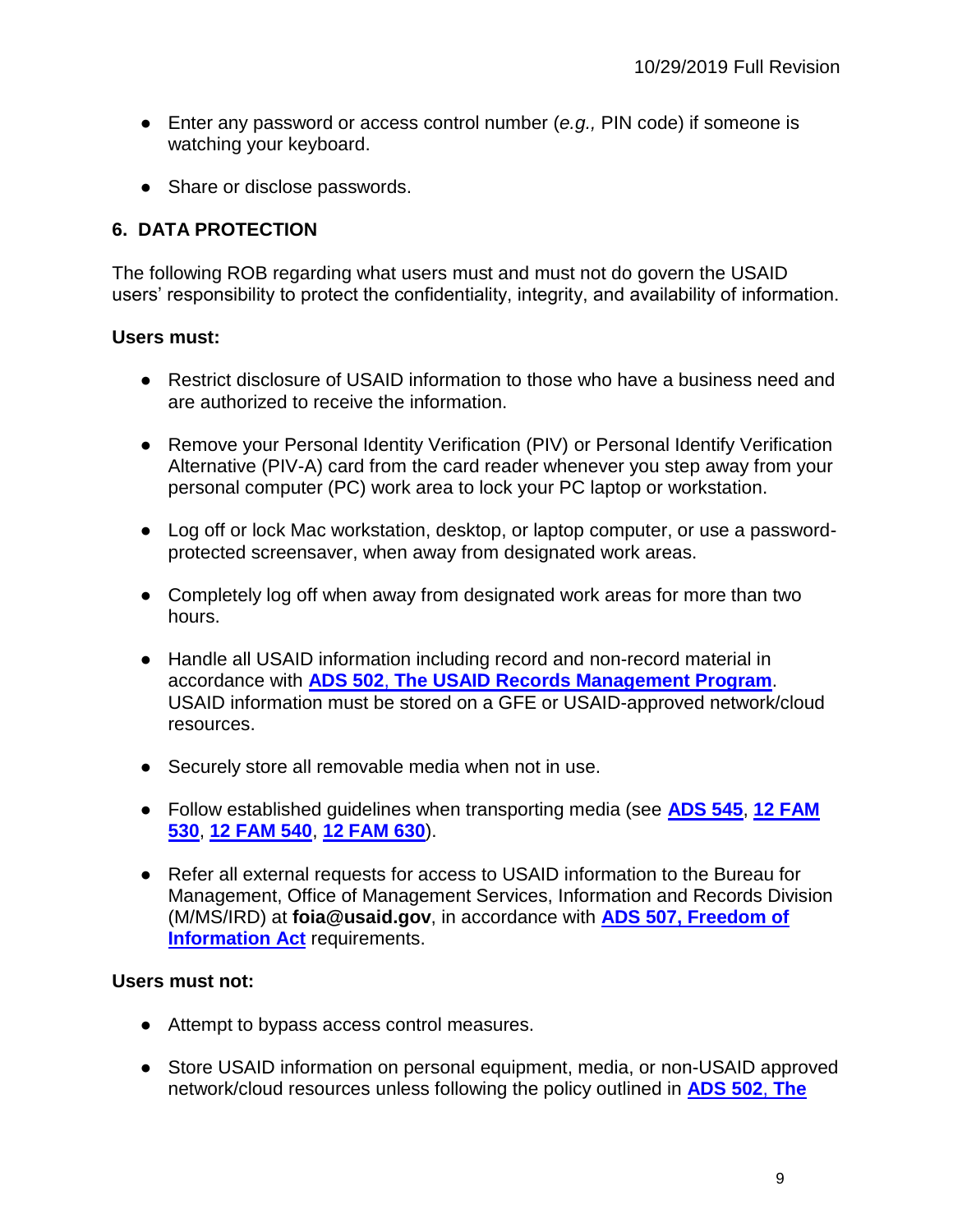**[USAID Records Management Program](http://www.usaid.gov/ads/policy/500/502)** regarding the use of non-USAID approved equipment and media.

- Save USAID information locally (*e.g.*, to the hard drive), to GFE desktop and laptop computers unless a copy is also stored on the USAID network. Files saved locally will not be backed up by M/CIO and will not be able to be restored if the device is damaged, lost, or stolen.
- Use USAID systems for data mining unless explicitly authorized to do so by M/CIO.

#### <span id="page-9-0"></span>**7. PROTECTION OF CLASSIFIED INFORMATION AND SENSITIVE BUT UNCLASSIFIED INFORMATION**

The following ROB regarding what users must and must not do apply to users of information technology resources that process USAID classified or sensitive but unclassified (SBU) information, or that connect to USAID systems.

- Protect SBU information in accordance with **[12 FAM 540](https://fam.state.gov/FAM/12FAM/12FAM0540.html)** [and](https://fam.state.gov/FAM/12FAM/12FAM0540.html) **[12 FAM 544](https://fam.state.gov/FAM/12FAM/12FAM0540.html)**, which includes personally identifiable information (PII) as defined in **[ADS 508](https://www.usaid.gov/ads/policy/500/508)**.
- Mark and handle sensitive information as SBU in accordance with **[12 FAM 540](https://fam.state.gov/FAM/12FAM/12FAM0540.html)**  [and](https://fam.state.gov/FAM/12FAM/12FAM0540.html) **[544](https://fam.state.gov/FAM/12FAM/12FAM0540.html)**.
- Mark and handle classified information, as appropriate.
- Protect SBU and classified information in all formats, including oral, paper, and electronic formats.
- Protect SBU and classified information from disclosure to unauthorized persons or groups by ensuring that only those people who have a clearly demonstrated need to know and the proper authorization (*i.e.,* a valid security clearance) of the SBU or classified information are given access.
- Contact the M/CIO Service Desk at (202) 712-1234 or **cio-helpdesk@usaid.gov** and SEC/CTIS/IIS at (202) 712-0990 or **secinformationsecurity@usaid.gov** immediately to report any potential classified information or SBU or PII spillage incidents.
- Follow the shipping guidance contained in **[ADS 508](https://www.usaid.gov/ads/policy/500/508)** when mailing SSNs or other PII.
- Secure paper and mobile media with SBU or PII in a locked drawer or cabinet.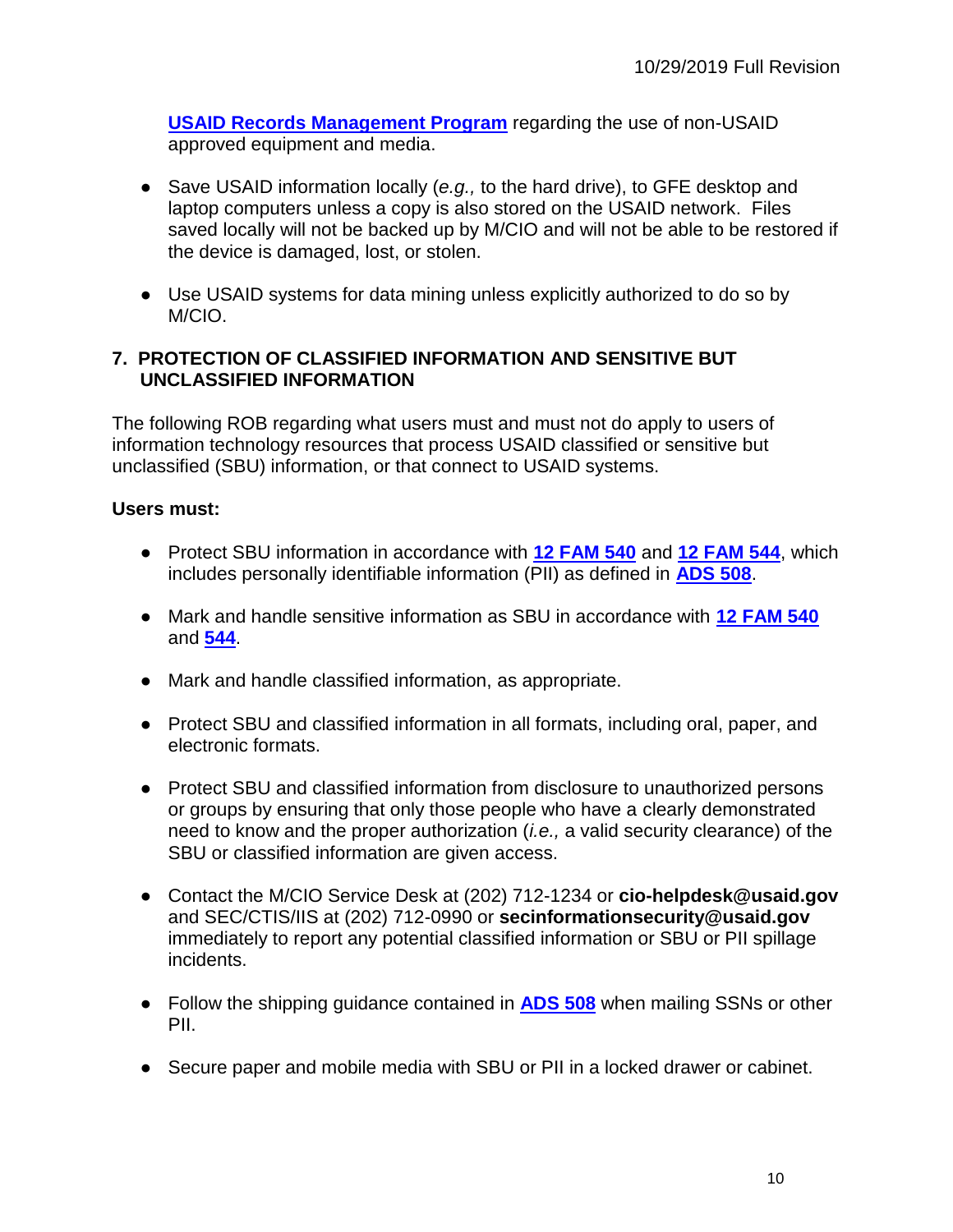- Use encryption when sending sensitive information by email (Adobe Acrobat or WinZip), regardless of whether it is sent inside or outside of USAID. This guidance also applies to .gov email accounts. See **<https://pages.usaid.gov/privacy/document-encryption>** for guidance on how to encrypt sensitive information.
- Check for sensitive or classified information in email strings and attachments before sending email outside of USAID approved domains, which include only usaid.gov, state.gov, ofda.gov, or oti.gov. Any classified information sent outside of Agency classified networks must be reported to the M/CIO Service Desk at (202) 712-1234 or **cio-helpdesk@usaid.gov** and SEC/CTIS/IIS at (202) 712- 0990 or **secinformationsecurity@usaid.gov** immediately to report any potential classified information spillage incidents.
- Refer all external requests for access to SBU to M/MS/IRD at **foia@usaid.gov**, in accordance with **[ADS 507, Freedom of Information Act](http://www.usaid.gov/ads/policy/500/507)** requirements.
- Ensure SBU on electronic media is stored in accordance with **[ADS 508](http://www.usaid.gov/ads/policy/500/508)** and **[ADS](https://www.usaid.gov/ads/policy/500/502)  [502](https://www.usaid.gov/ads/policy/500/502)** requirements.
- Destroy SBU including PII in paper format by cross-cut shredding or through the use of Agency burn bags (see **[ADS 568](https://www.usaid.gov/ads/policy/500/568)**).

- Participate in unacceptable use of classified information systems as referenced in **[12 FAM 600](https://fam.state.gov/FAM/12FAM/12FAM0610.html)**, **[12 FAM 610](https://fam.state.gov/FAM/12FAM/12FAM0610.html)**, **[12 FAM 630](https://fam.state.gov/FAM/12FAM/12FAM0630.html)**, **[ADS 565](https://www.usaid.gov/ads/policy/500/565)**, and **[ADS 568](https://www.usaid.gov/ads/policy/500/568)**.
- Leave SBU unattended on a printer, fax machine, or copier.
- Leave classified information unattended at any time. Classified information must be locked within a GSA-approved container (safe) when not in one's direct personal control.
- Leave SBU or classified information visible on a desk when not in one's direct control.
- Access, process, or store classified information on any USAID IT device or personal device that has not been authorized for such processing.
- Communicate or store SBU or classified information over voicemail.
- Store USAID SBU or classified information on personal equipment.
- Send and/or store USAID SBU or classified information to a personal email account.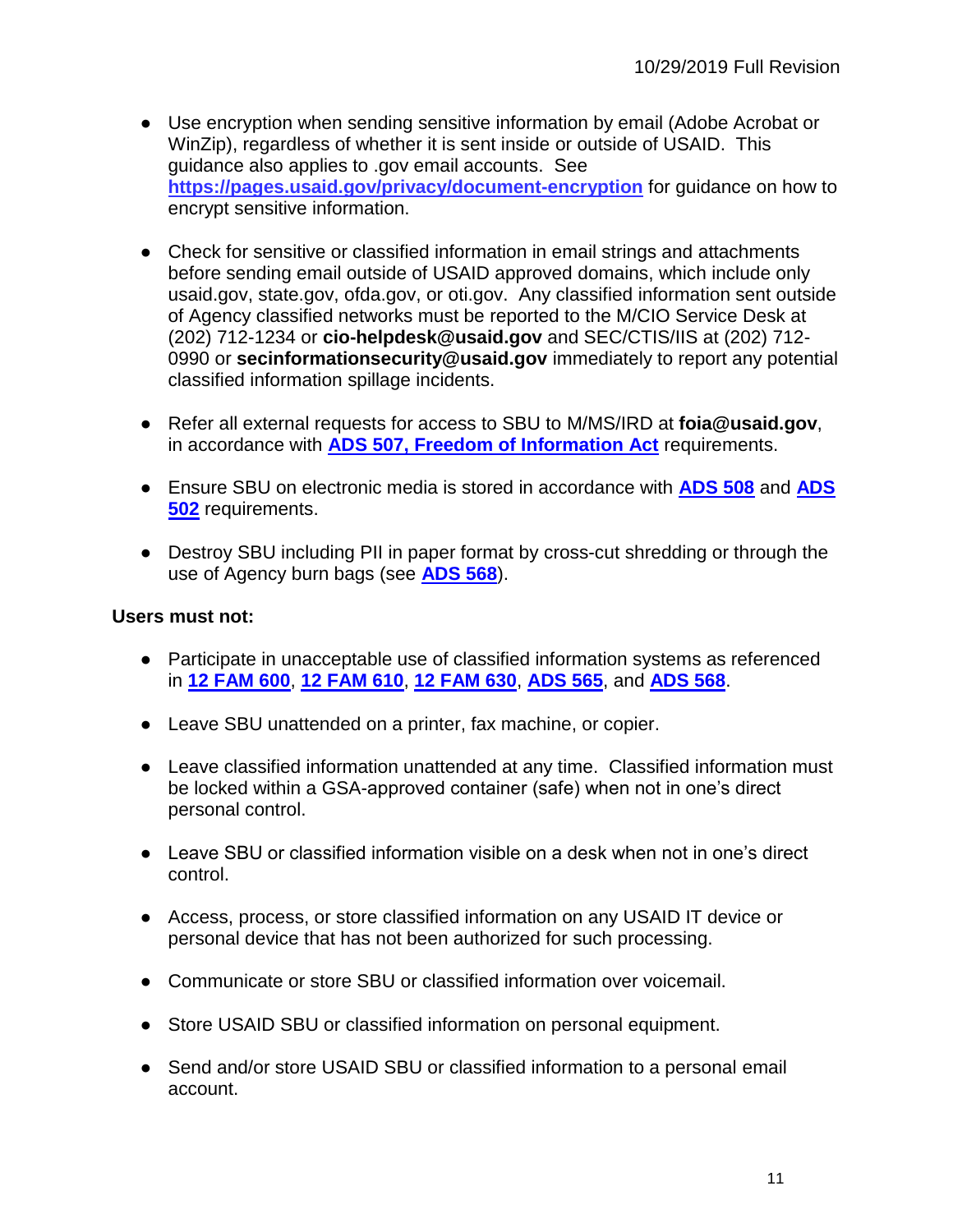- Store USAID SBU or classified information on cloud-based solutions not approved for Agency use by M/CIO (see **[M/CIO Approved Software Portfolio](https://usaiditsm.service-now.com/sphome?id=shr_list)**).
- Include the Social Security Number of an individual on any document sent by U.S. Mail unless it is approved by the Administrator or his/her designee.

#### <span id="page-11-0"></span>**8. INFORMATION SHARING**

The following ROB regarding what users must do apply to USAID established disclosure guidelines when releasing information.

#### **Users must:**

- Confirm that the information has been shared on the Agency's external-facing public website (*e.g.,* **[www.usaid.gov](http://www.usaid.gov/)**) before sharing the information.
- Contact the Operating Unit that is the custodian of the information, **open@usaid.gov**, and/or **foia@usaid.gov** for guidance on if materials may be shared outside of the Agency.
- Contact **privacy@usaid.gov** if materials contain PII before sharing information outside of the Agency.
- Follow established disclosure guidelines when releasing information. Related information may be found in: **[ADS 507, Freedom of Information Act,](http://www.usaid.gov/ads/policy/500/507) [ADS 508,](http://www.usaid.gov/ads/policy/500/508)  [Privacy Program](http://www.usaid.gov/ads/policy/500/508)**, **[ADS 557, Public Information](http://www.usaid.gov/ads/policy/500/557)**, **[ADS 558, Use of Social](http://www.usaid.gov/ads/policy/500/558)  Media for [Public Engagement](http://www.usaid.gov/ads/policy/500/558)** , **[ADS 559, Public Activity](http://www.usaid.gov/ads/policy/500/559)**, **[ADS 560, News](http://www.usaid.gov/ads/policy/500/560)  [Releases and Services](http://www.usaid.gov/ads/policy/500/560)**[,](http://inside.usaid.gov/ADS/500/560.pdf) [and](http://inside.usaid.gov/ADS/500/560.pdf) **[ADS 579, USAID Development Data](https://www.usaid.gov/ads/policy/500/579)**. If questions are not addressed in the ADS chapters, please contact the chapter points of contact.

#### <span id="page-11-1"></span>**9. INTELLECTUAL PROPERTY MANAGEMENT**

The following ROB regarding what users must do are relevant to USAID requirements to protect the confidentiality and integrity of information.

- Understand that all information processed, generated, or stored on any USAID information system has property rights and licensing requirements that must be followed. Users must ascertain and follow such rights/licenses.
- Work with GC to identify USAID's intellectual property rights for using, storing, or distributing copyrighted materials, and where necessary obtain the permission of the author/owner and use the appropriate citation to the materials.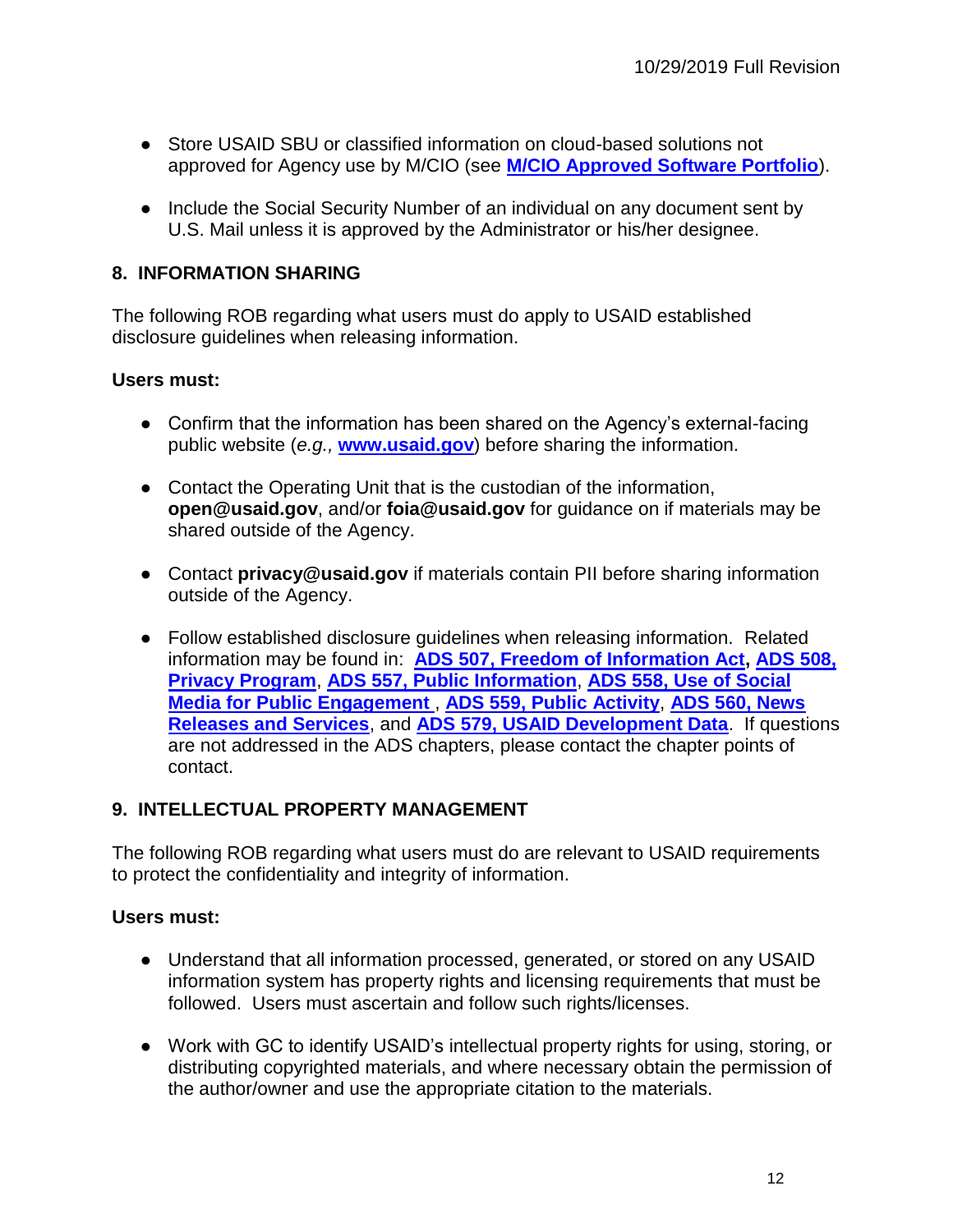● Contact GC for clearance before signing a Non-Disclosure Agreement (NDA), including NDAs with a third party to work with third-party intellectual property while employed by USAID.

#### <span id="page-12-0"></span>**10. AUTHORIZED AND USAID-SPONSORED SOCIAL MEDIA REPRESENTATION**

The following ROB regarding what users must and must not do govern the creation and use of official USAID-sponsored social media sites or accounts, or posts in an official capacity on behalf of the Agency.

#### **Users must:**

- Understand that social media content published on official Agency social media accounts could be considered to be a Federal record, and subject to Federal record-keeping requirements and FOIA requests.
- Understand that with social media comes the ability to comment and engage directly with the public. When responding on official handles or on behalf of the Agency, USAID response to comments must be vetted and approved by the Bureau for Legislative and Public Affairs (LPA) in USAID/Washington or the Development Outreach Coordinator in Missions if relevant to individual countries, and affected Bureau/Independent Office (B/IO) leadership.

#### **Users must not:**

- Post SBU or classified information of any kind on social media.
- Post official Agency positions on social media unless explicitly authorized by LPA.
- Post, make comments, or respond to comments on social media regarding official USAID business unless you are the Agency designated spokesperson.

#### <span id="page-12-1"></span>**11. INFORMATION TECHNOLOGY INCIDENT REPORTING**

The following ROB regarding what users must do govern information technology incidents.

- Immediately report potential and actual IT security incidents to the M/CIO Service Desk by phone at (202) 712-1234 or by email at **cio-helpdesk@usaid.gov**.
- Report all potential and actual privacy breaches immediately to the M/CIO Service Desk at (202) 712-1234 or **cio-helpdesk@usaid.gov** and the Privacy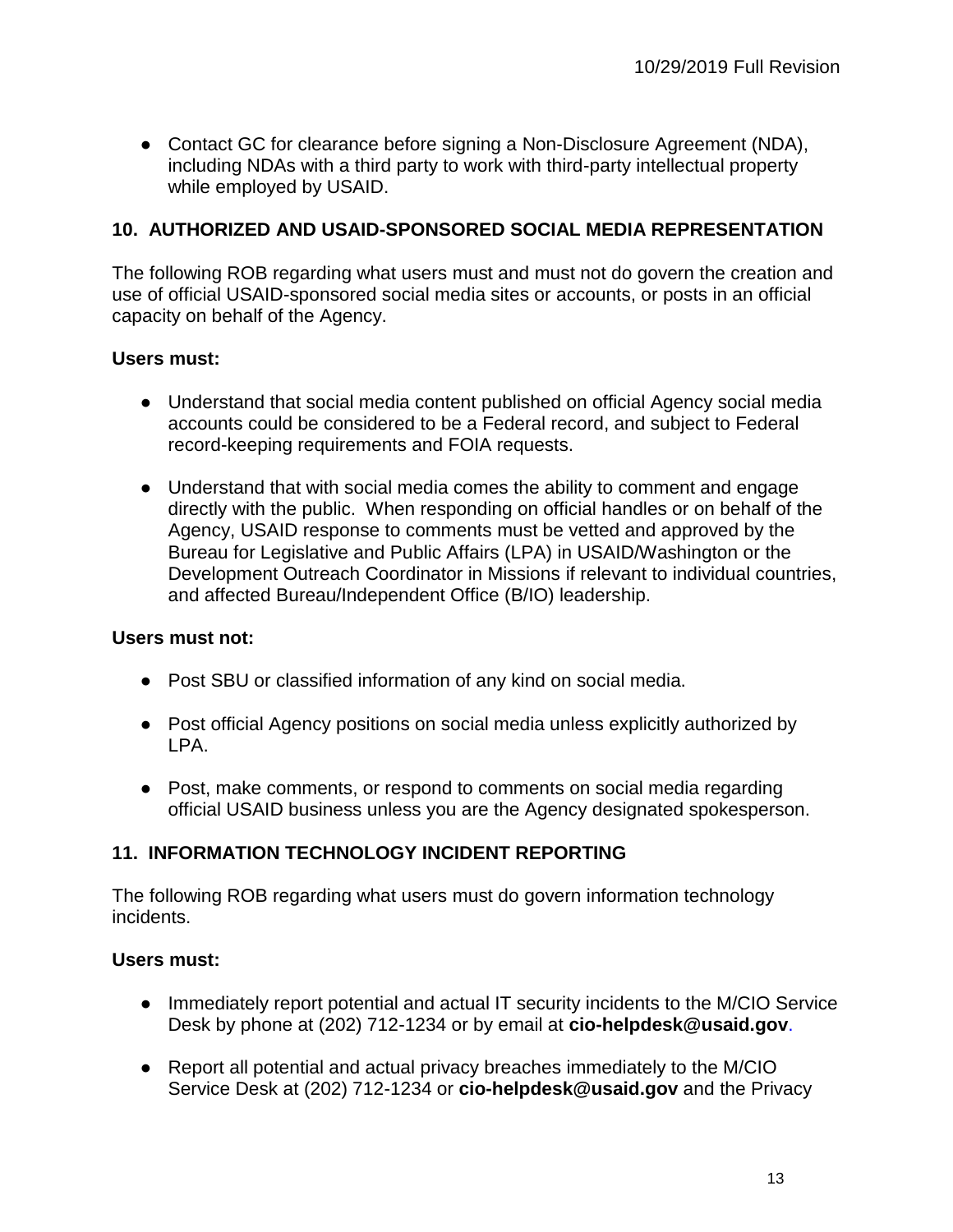Office at **privacy@usaid.gov**, regardless of the format of the PII (oral, paper, or electronic) or the manner in which the incidents might have occurred.

● Contact the M/CIO Service Desk at (202) 712-1234 or **cio-helpdesk@usaid.gov** and SEC/CTIS/IIS at (202) 712-0990 or **secinformationsecurity@usaid.gov** immediately to report any potential classified information spillage incidents.

Incident reporting standards can be found in the Privacy Breach Response and Reporting section of **[ADS 508](http://www.usaid.gov/ads/policy/500/508)** and **[ADS 545](https://www.usaid.gov/ads/policy/500/545)**.

#### <span id="page-13-0"></span>**12. PHYSICAL ACCESS AND ACCESS TO RESTRICTED SPACES**

The following ROB regarding what users must do govern the access of USAID restricted space.

#### **Users must:**

- Protect their building access badge and other USAID access mechanisms.
- Follow restricted access procedures, including signing in and properly escorting visitors (see physical facilities and restricted spaces security procedures in **[ADS](http://www.usaid.gov/ads/policy/500/545max)  [545max, Access Procedures and Guidelines](http://www.usaid.gov/ads/policy/500/545max) [for Information Technology](http://www.usaid.gov/ads/policy/500/545max)  [\(IT\) Telecommunications \(Telecom\) Closets](http://www.usaid.gov/ads/policy/500/545max)**, **[ADS 562](https://www.usaid.gov/ads/policy/500/562)**, **[ADS 565](https://www.usaid.gov/ads/policy/500/565)**, and **[ADS](https://www.usaid.gov/ads/policy/500/568)  [568](https://www.usaid.gov/ads/policy/500/568)**).

#### <span id="page-13-1"></span>**13. TELEWORKING AND REMOTE ACCESS**

The following ROB regarding what users must do apply when teleworking from home or other alternate workplaces.

- Follow security practices that are the same as, or equivalent to, those required of you at your primary workplace. These include printing securely, facing the computer screen away from windows, protecting passwords, viewing SBU information securely, etc.
- Physically protect any GFE used for teleworking, even when it is not in use.
- Prevent unauthorized disclosure of SBU.
- Protect SBU at your alternate workplace. This includes properly disposing of SBU (*e.g.,* authorized shredding) and properly securing it to prevent unauthorized disclosure (see **[ADS 405.3.9 Security and Safeguarding of](https://www.usaid.gov/ads/policy/400/405)  [Government Information](https://www.usaid.gov/ads/policy/400/405)** for additional guidance).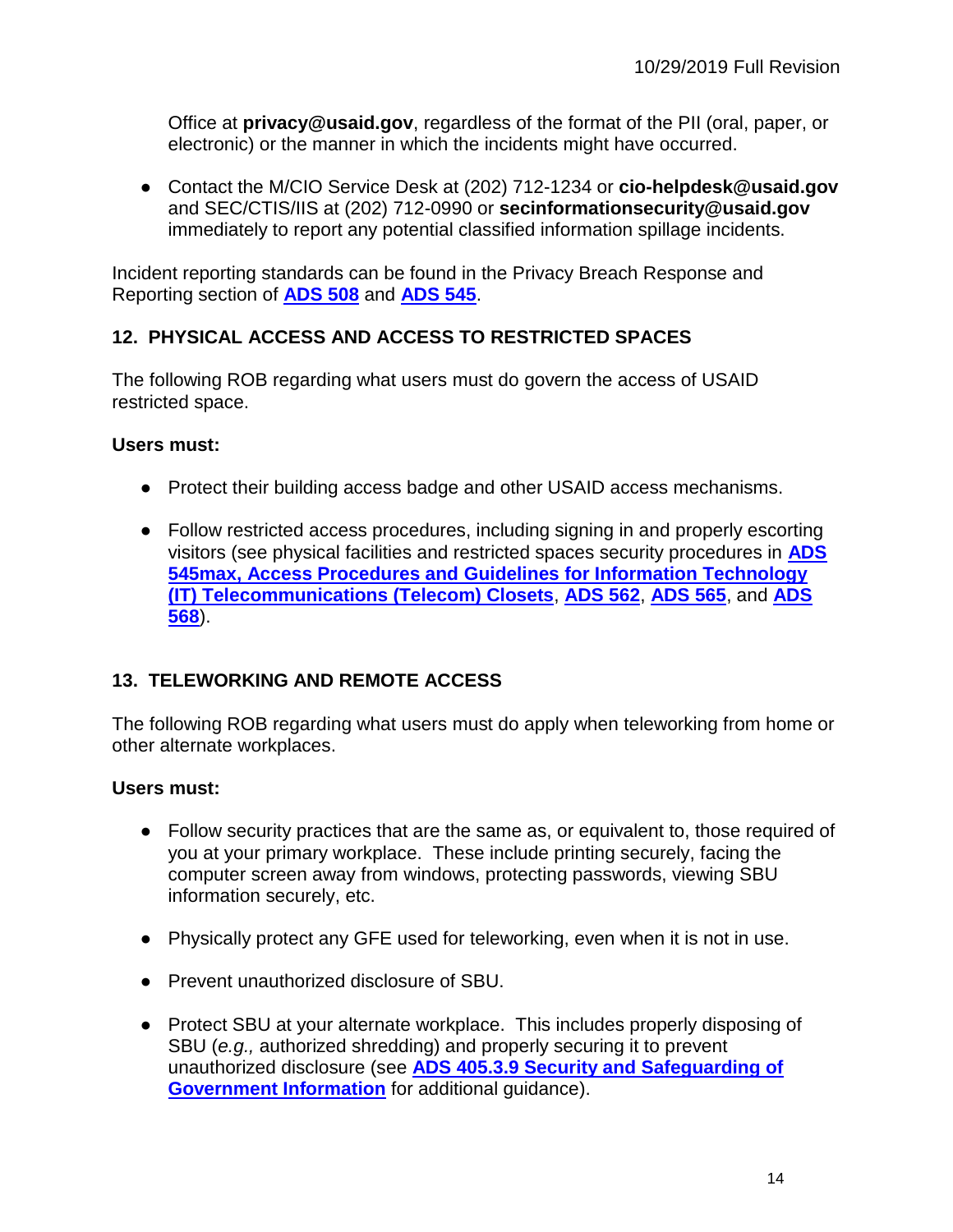• Protect SBU and PII by using only USAID-authorized removable storage media (*e.g.,* Ironkey USB flash drives), and desktop/laptop computer hard drives (or solid state equivalents thereof) encrypted using USAID authorized encryption standards.

#### <span id="page-14-0"></span>**14. PROTECTION OF COMPUTER RESOURCES**

The following ROB regarding what users must and must not do apply when accessing USAID computing resources that process USAID information or connect to USAID systems.

- Keep the laptop or mobile device under their physical control at all times, or secure it in a suitable locked container or other secure location.
- Surrender mobile devices when their safety or life is threatened.
- In AID/W report the theft to local law enforcement and contact the M/CIO Service Desk at (202) 712-1234 or **cio-helpdesk@usaid.gov** to report the theft and submit the theft report to M/CIO in USAID/W.
- Report the theft to the Regional Security Officer (RSO) and local law enforcement if directed to by the RSO, and contact the M/CIO Service Desk at (202) 712-1234 or **cio-helpdesk@usaid.gov** to report the theft and submit the theft report to M/CIO.
- Comply with official requests from the U.S. customs official to unlock GFE devices or to provide the official with the password to unlock the devices. Once the inspection is complete, users must change the password immediately after the device is returned.
- Understand that if GFE mobile devices are removed from your physical control at any time, including during a lawful or unlawful search, the incident must be reported to the M/CIO Service Desk at (202) 712-1234 or **ciohelpdesk@usaid.gov**.
- Comply with the requirement that sensitive information processed, stored, or transmitted on wireless devices (*e.g.,* laptops, mobile phones, tablets) and laptops computers must be encrypted using Agency approved encryption methods.
- Immediately unplug mobile devices that may have been compromised from the network and notify the M/CIO Service Desk at **cio-helpdesk@usaid.gov**.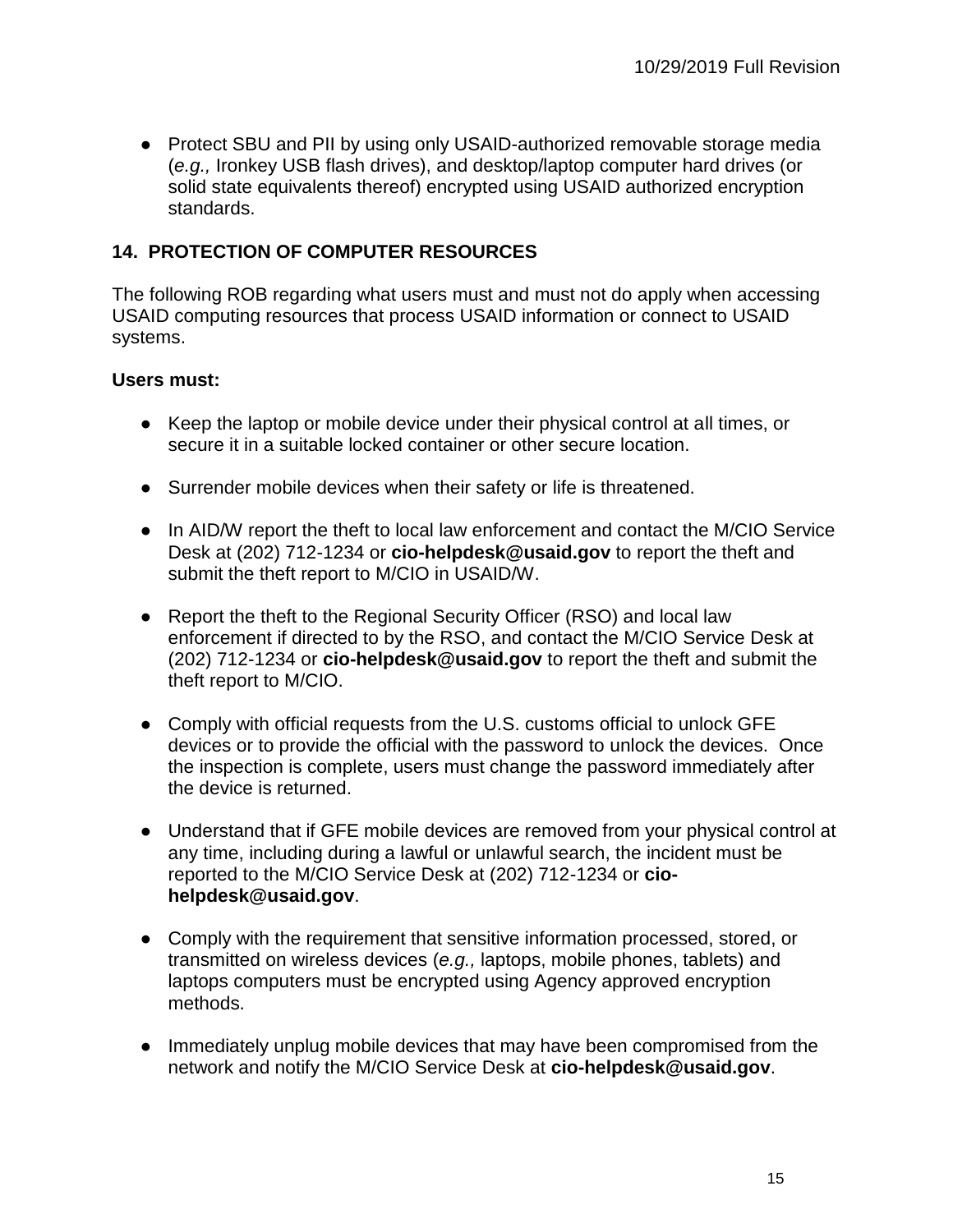- Connect GFE mobile devices that were removed from their physical control including during a lawful or unlawful search until the Bureau for Management, Office of the Chief Information Officer, Information Assurance (M/CIO/IA) has approved.
- Allow an infected mobile device to connect to any USAID networks (wireless or wired) or to any GFE.
- Physically connect non-GFE mobile device to the USAID networks or information systems unless it is specifically identified for guest use (*e.g.,* Guest Wireless).
- Use a mobile device to store, process, or transmit security combinations, PINs, or SBU security in unencrypted formats.